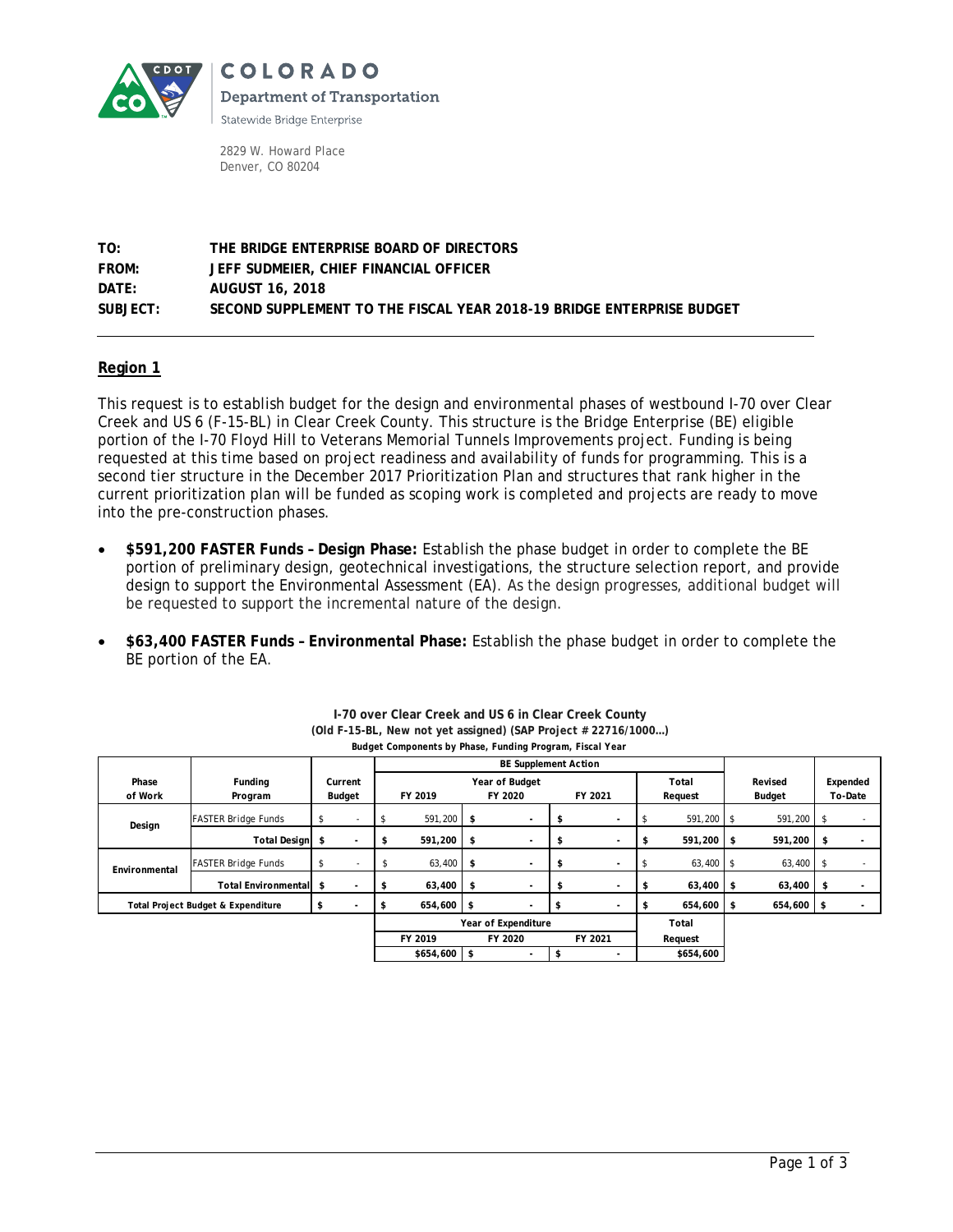### **Region 2**

This request is to establish the construction phase budget to replace SH 71 over Arkansas River (Old L-22- L, New L-22-LL) in Otero County. Funding is being requested at this time based on project readiness and availability of funds for programming. This is a second tier structure in the December 2017 Prioritization Plan and structures that rank higher in the current prioritization plan will be funded as scoping work is completed and the projects are ready to move into the pre-construction phases.

• **\$7,397,500 FASTER Funds – Construction Phase:** Establish the phase budget in order to proceed to advertisement, award and construction.

|                                          |                            |         |                          |                             |                     |         | Budget Components by Phase, Funding Program, Fiscal Year |         |                          |         |              |           |           |         |          |  |
|------------------------------------------|----------------------------|---------|--------------------------|-----------------------------|---------------------|---------|----------------------------------------------------------|---------|--------------------------|---------|--------------|-----------|-----------|---------|----------|--|
|                                          |                            |         |                          | <b>BE Supplement Action</b> |                     |         |                                                          |         |                          |         |              |           |           |         |          |  |
| Phase                                    | Funding                    | Current |                          | Year of Budget<br>Total     |                     |         |                                                          |         |                          |         |              |           | Revised   |         | Expended |  |
| of Work                                  | Program                    | Budget  |                          | FY 2019                     |                     | FY 2020 |                                                          | FY 2021 |                          | Request |              | Budget    |           | To-Date |          |  |
| Right-of-Way                             | <b>FASTER Bridge Funds</b> | \$      | 22,200                   | \$                          | ٠                   | \$      |                                                          | \$      |                          | \$      |              | -\$       | 22,200    | \$      | 5        |  |
|                                          | <b>Total Miscellaneous</b> | \$      | 22,200                   | \$                          | ٠                   | \$      |                                                          | \$      |                          | Ŝ       |              | \$        | 22,200    | \$      | 5        |  |
| <b>Utilities</b>                         | <b>FASTER Bridge Funds</b> | \$      | 16,700                   | \$                          | ٠                   | \$      |                                                          | \$      | $\blacksquare$           | \$      | $\sim$       | \$        | ٠         | \$      |          |  |
|                                          | <b>Total Utilities</b>     | \$      | 16,700                   | \$                          | ٠                   | \$      |                                                          | \$      | $\overline{\phantom{a}}$ | \$      |              | \$        | ٠         | \$      |          |  |
| Design                                   | <b>FASTER Bridge Funds</b> | s.      | 472,700                  | \$                          | ٠                   | \$      | $\overline{\phantom{a}}$                                 | \$      | $\blacksquare$           | \$      |              | \$        | ٠         | \$      | 225,913  |  |
|                                          | <b>Total Design</b>        | \$      | 472,700                  | \$                          |                     | \$      | $\overline{\phantom{a}}$                                 | \$      | $\overline{\phantom{a}}$ | \$      |              | \$        | ٠         | \$      | 225,913  |  |
| Construction                             | <b>FASTER Bridge Funds</b> | \$      | $\overline{\phantom{a}}$ | \$                          | 7,397,500           | \$      |                                                          | \$      |                          | \$      | 7,397,500 \$ |           | ٠         | \$      |          |  |
|                                          | <b>Total Construction</b>  | \$      | $\overline{\phantom{a}}$ | \$                          | 7,397,500           | \$      | $\overline{\phantom{a}}$                                 | \$      | $\sim$                   |         | 7,397,500    | <b>\$</b> | ٠         | \$      |          |  |
| \$<br>Total Project Budget & Expenditure |                            |         | 511,600                  | \$                          | 7,397,500           | \$      |                                                          | \$      | $\overline{\phantom{a}}$ | \$      | 7,397,500    | \$        | 7,909,100 | \$      | 225,918  |  |
|                                          |                            |         |                          |                             | Year of Expenditure |         |                                                          |         |                          |         | Total        |           |           |         |          |  |
|                                          |                            |         |                          |                             | FY 2019             |         | FY 2020                                                  |         | FY 2021                  |         | Request      |           |           |         |          |  |
|                                          |                            |         |                          | \$                          | 4,397,500           | l \$    | $3,000,000$ \$                                           |         |                          | \$      | 7,397,500    |           |           |         |          |  |

#### **SH 71 over Arkansas River in Otero County (L-22-L, New L-22-LL) (SAP Project # 21012/1000…)** *Budget Components by Phase, Funding Program, Fiscal Year*